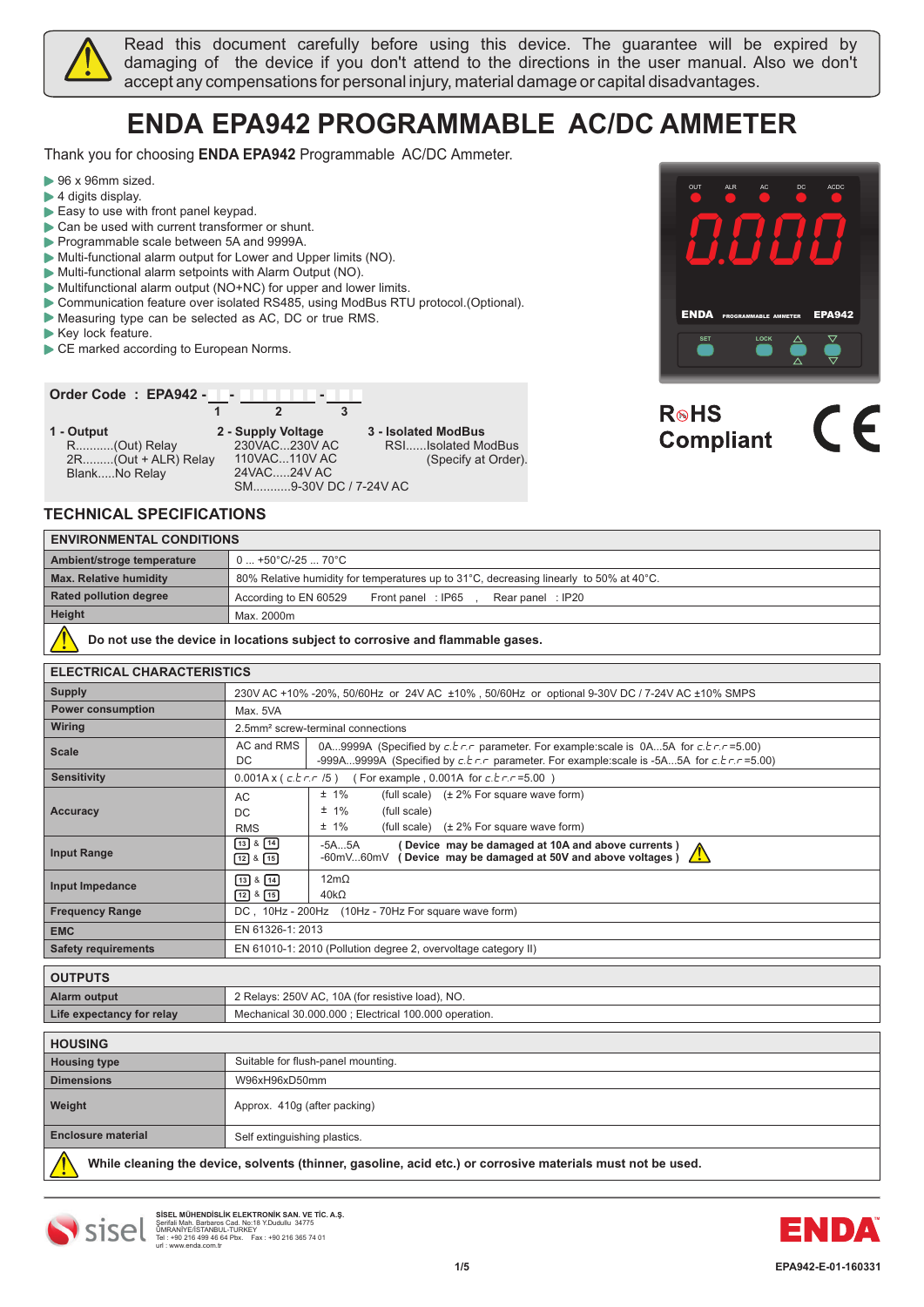#### **DIMENSIONS**







**CAUTION :** 

If 5A and 60mV inputs are connected at the same time, the measurement will be incorrect.



**1) Mains supply cords shall meet the requirements of IEC 60227 or IEC 60245.**

**2) In accordance with the safety regulations, the power supply switch shall bring the identification of the relevant instrument and it should be easily accessible by the operator.**





| <b>ENDA INDUSTRIAL ELECTRONICS</b>                                                                                                                                                                                                                            |                                                   | ac                                      | dc               | Ac.dc (rms)            |
|---------------------------------------------------------------------------------------------------------------------------------------------------------------------------------------------------------------------------------------------------------------|---------------------------------------------------|-----------------------------------------|------------------|------------------------|
| EPA942-2R-230VAC-RSI<br>PROGRAMMABLE AC/DC AMMETER<br>SN: XXXXXXXXX<br>CAT II $\square$<br>8 8 8 9 4 0 7 17 0 6 1 4 3<br>Made in Turkey                                                                                                                       | $\mathsf{A}^4$<br>$\Omega$<br>2T<br>3T/2<br>T/2   | A $\frac{1}{\sqrt{2}}$                  | 0.000            | $A\frac{1}{\sqrt{2}}$  |
| ALR<br>AC 250V 10A<br>RESISTIVE LOAD<br>OUT<br>AC 250V10A<br>RESISTIVE LOAD<br>Rs485<br>ModBus<br>$\frac{Max.60mV}{AC/DC}$<br>230V AC<br>±10% -%20<br>50/60Hz 7VA<br>Max. 5A<br>B COM<br>A<br>$AC/DC + C$<br>ℯ                                                | Α<br>3T/2<br>T/2                                  | 0.308 A                                 | $A\frac{2}{\pi}$ | A $\frac{1}{\sqrt{2}}$ |
| 8<br>$10\,$<br>11<br>$12\,$<br>13<br>14 15<br>$\mathbf 2$<br>$\mathbf{3}$<br>$\bf{4}$<br>$\mathbf 5$<br>$\,$ 6<br>$\overline{7}$<br>$\boldsymbol{9}$<br><b>ENDA INDUSTRIAL ELECTRONICS</b><br>EPA942-230VAC-RSI                                               | А<br>$\mathbf 0$<br>3T/2<br>T/2                   | 0.386 A                                 | $A\frac{1}{\pi}$ | $A\frac{1}{2}$         |
| PROGRAMMABLE AC/DC AMMETER<br>SN: XXXXXXXXX<br>CAT II<br>Made in Turkey                                                                                                                                                                                       | A<br>$\mathbf 0$<br>3T/2<br>2T<br>T/2<br>-A       | A<br>A<br>0.000                         |                  |                        |
| <b>Rs485</b><br>ModBus<br>Max 60mV<br>AC / DC<br>230V AC<br>±10% -%20<br>50/60Hz 7VA<br>B COM<br>Max. 5A<br>A<br>AC/DC<br>ℯ<br>10<br>11<br>$12$ 13<br>14 15<br>3<br>$\mathbf 5$<br>$\bf{6}$<br>$\overline{7}$<br>8<br>9<br>$\overline{2}$<br>$\boldsymbol{4}$ | Δ<br>3T/2<br>2T<br>T/2<br>T                       | $A\frac{1}{2}$                          | $A\frac{1}{2}$   | $A\frac{1}{\sqrt{2}}$  |
|                                                                                                                                                                                                                                                               | А<br>$\mathsf{d}$<br>$\Omega$<br>$\overline{2}$ T | $\frac{d^2}{T^2}$<br>$\frac{d}{ }$<br>A | $A\frac{d}{T}$   | $\frac{d}{T}$<br>A,    |
| quipment is protected throughout by DOUBLE<br>NSULATION<br>lolding screw 0.4-0.5Nm.                                                                                                                                                                           | Α<br>$\Omega$<br>$\overline{2T}$<br>3T/2          | A $\frac{1}{\sqrt{3}}$                  | 0.000            | A $\frac{1}{\sqrt{3}}$ |

**1 2 3 4 5 6 7 8 9 10 11 12 13 14 15**

**Equipment is protected through** 

**Holding screw 0.4-0.5Nm.**

**INSULATION**

回  $\bigoplus$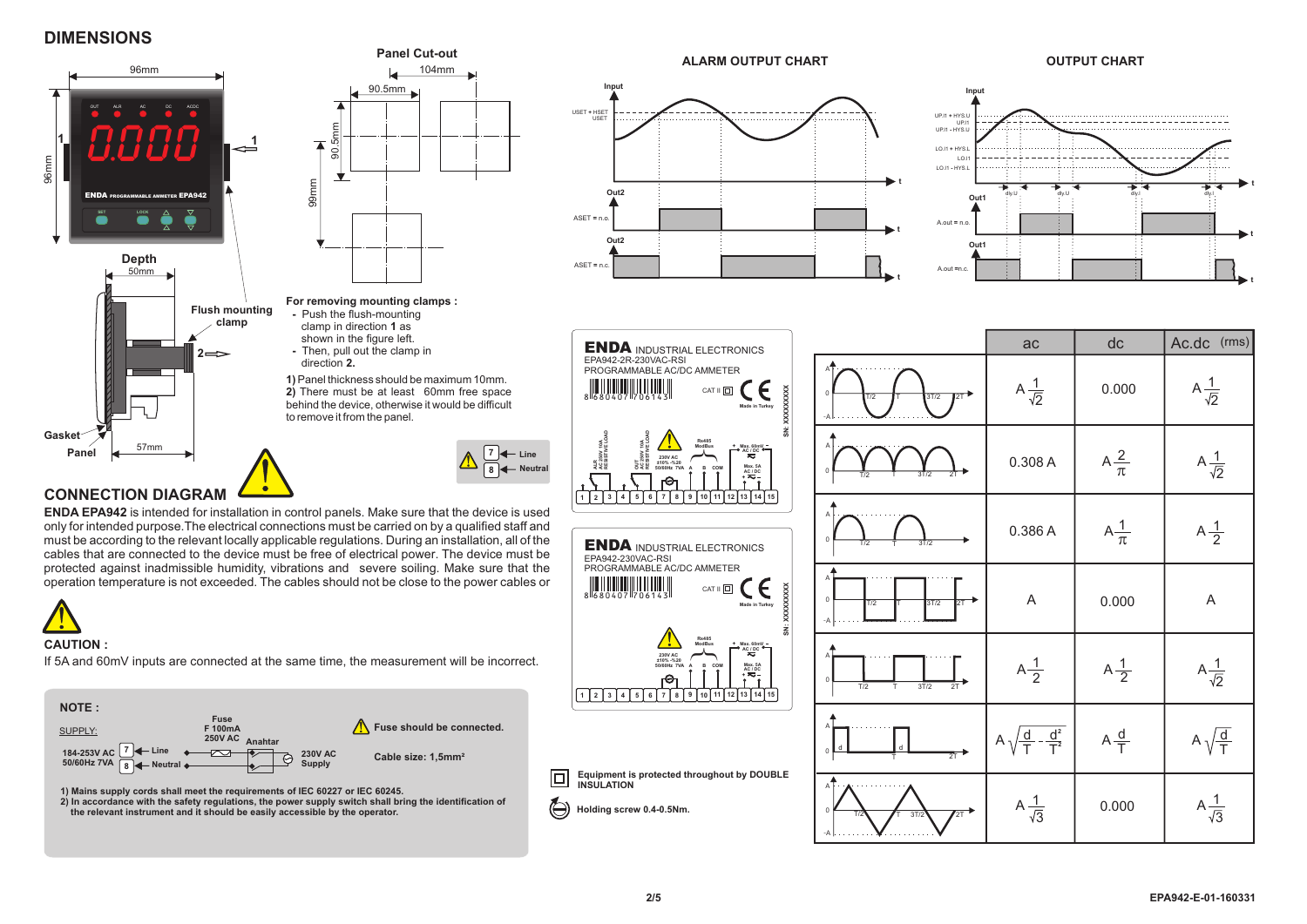

| (**) $Rdr$ 5 and $bRUd$ parameters are available for only that devices have ModBus. |
|-------------------------------------------------------------------------------------|
|                                                                                     |

Measured current value is lower than minimum scale.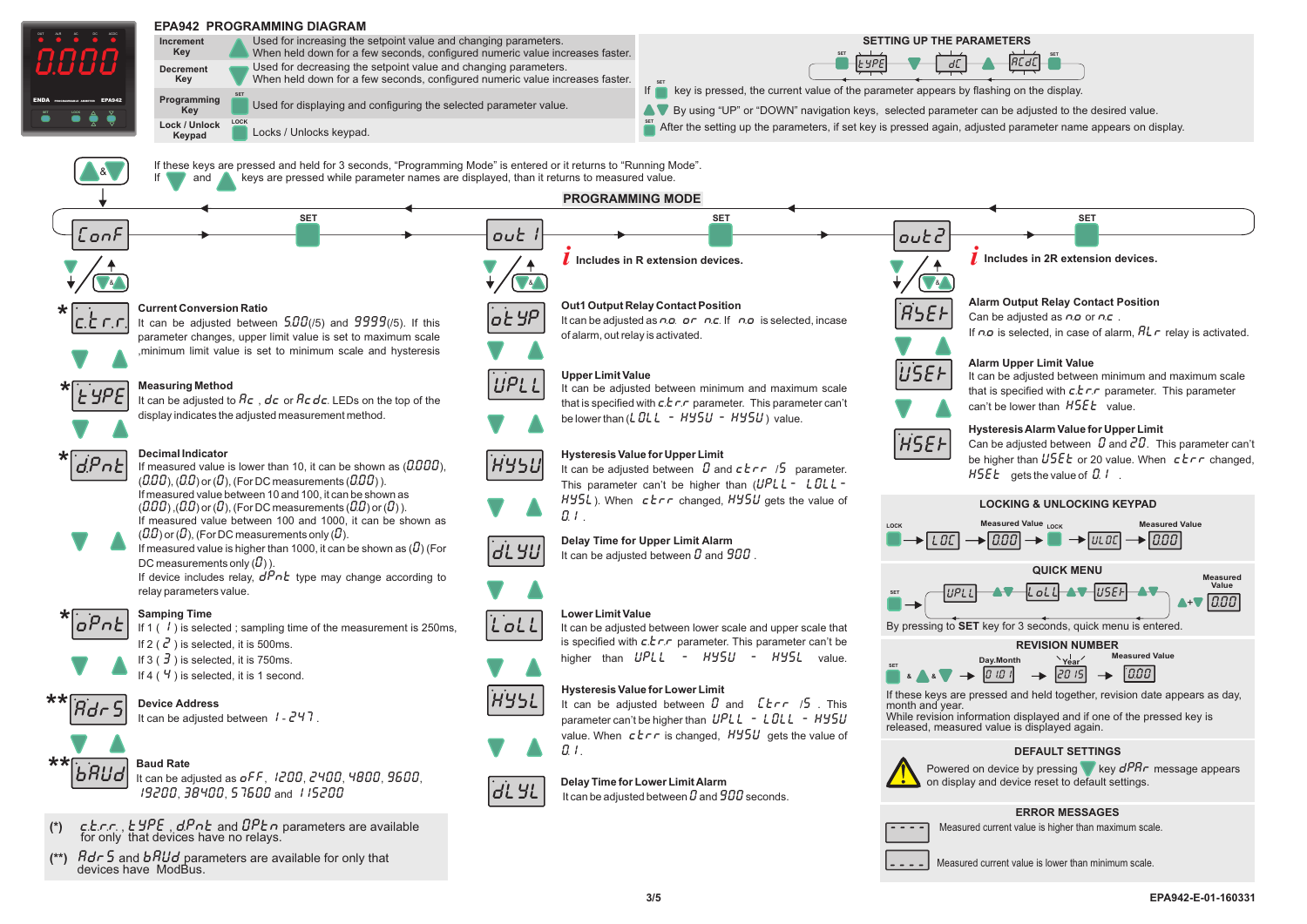|                                             |                              |                     | <b>ENDA EPA942 DIGITAL AMPERMETER MODBUS PROTOCOL ADDRESS MAP</b><br><b>HOLDING REGISTERS FOR R EXTENSION DEVICES</b>                                                        |                                 |                                        |                        |
|---------------------------------------------|------------------------------|---------------------|------------------------------------------------------------------------------------------------------------------------------------------------------------------------------|---------------------------------|----------------------------------------|------------------------|
| <b>Holding Register</b><br><b>Addresses</b> |                              | Data                | <b>Data Content</b>                                                                                                                                                          | <b>Parameter</b>                | <b>Read/Write</b>                      | <b>Status</b>          |
| <b>Decimal</b>                              | Hex                          | <b>Type</b>         |                                                                                                                                                                              | <b>Name</b>                     | <b>Permission</b>                      | <b>Value</b>           |
| 0000d                                       | 0x0000                       | word                | Alarm Output Relay Contact Position                                                                                                                                          | Ot YP                           | Readable/Writable                      | ΠO                     |
| 0001d                                       | 0x0001                       | word                | Current change ratio.                                                                                                                                                        | $c$ <i>t</i> $r$                | Readable/Writable                      | 5                      |
| 0002d                                       | 0x0002                       | word                | The upper limit of the setpoint                                                                                                                                              | UPLL                            | Readable/Writable                      | 5.000                  |
| 0003d                                       | 0x0003                       | word                | The upper limit of the hysteresis value                                                                                                                                      | 895U                            | Readable/Writable                      | n ınn                  |
| 0004d                                       | 0x0004                       | word                | Delay time for the upper limit alarm                                                                                                                                         | 81 YU                           | Readable/Writable                      | D                      |
| 0005d                                       | 0x0005                       | word                | The lower limit of the setpoint                                                                                                                                              | LOLL                            | Readable/Writable                      | 0.000                  |
| 0006d                                       | 0x0006                       | word                | The lower limit of the hysteresis value                                                                                                                                      | <b>HY5L</b>                     | Readable/Writable                      | 0. 100                 |
| 0007d                                       | 0x0007                       | word                | Delay time for the lower limit alarm                                                                                                                                         | dL YL                           | Readable/Writable                      | $\it\mathrel{\cal D}$  |
| 0008d                                       | 0x0008                       | word                | Measurement method $(B=RL, I=dL, Z=RLdL)$                                                                                                                                    | <b>LYPE</b>                     | Readable/Writable                      | <b>AC dC</b>           |
| 0009d                                       | 0x0009                       | word                | Decimal point. (0=X, 1=X.X, 2=X.XX, 3=X.XXX)                                                                                                                                 | dPnt                            | Readable/Writable                      | 0.000                  |
| 0010d                                       | 0x000A                       | word                | Sampling time of the measurement value. If 1 is selected, it is<br>250ms. If 2 is selected, it is 500ms. If 3 is selected, it is 750ms.<br>If 4 is selected, it is 1 second. | oPEn                            | Readable/Writable                      | Ч                      |
| 0011d                                       | 0x000B                       | word                | Device address for RS485 network connection.<br>Adjustable between 1-247.                                                                                                    | Adc5                            | Readable/Writable                      | I                      |
| 0012d                                       | 0x000C                       | word                | Baudrate (0=Off;1=1200;2=2400; 3=4800; 4=9600; 5=19200<br>$6=38400$ ; $7=57600$ ; $8=115200$ )                                                                               | <i><b>bRUd</b></i>              | Readable/Writable                      | oFF                    |
|                                             |                              |                     | *HOLDING REGISTER PARAMETER TABLE (NO RELAY MODELS)                                                                                                                          |                                 |                                        |                        |
| 0000d                                       | 0x0000                       | word                | Current change ratio.                                                                                                                                                        | ctrr                            | Readable/Writable                      | 5                      |
| 0001d                                       | 0x0001                       | word                | Measurement method $(B=RL, I=dL, Z=RLdL)$                                                                                                                                    | <b>LYPE</b>                     | Readable/Writable                      | <b>AC dC</b>           |
| 0002d                                       | 0x0002                       | word                | Decimal point. (0=X.XX,1=X.X,2=X)                                                                                                                                            | dPot                            | Readable/Writable                      | 0.00                   |
| 0003d                                       | 0x0003                       | word                | Sampling time of the measurement value                                                                                                                                       | oPEn                            | Readable/Writable                      | Ч                      |
| 0004d                                       | 0x0004                       | word                | Device address for RS485 network connection.<br>Adjustable between 1-247.                                                                                                    | Adr 5                           | Readable/Writable                      | $\prime$               |
| 0005d                                       | 0x0005                       | word                | Baudrate (0=Off;1=1200;2=2400; 3=4800; 4=9600; 5=19200<br>$6=38400; 7=57600; 8=115200)$                                                                                      | <i><b>bRUd</b></i>              | Readable/Writable                      | OFF                    |
|                                             |                              |                     | <b>INPUT REGISTERS FOR R EXTENSION DEVICES</b>                                                                                                                               |                                 |                                        |                        |
| <b>Input Register</b><br><b>Addresses</b>   |                              | Data<br><b>Type</b> | <b>Data Content</b>                                                                                                                                                          | <b>Parameter</b><br><b>Name</b> | <b>Read/Write Permission</b>           |                        |
| <b>Decimal</b>                              | <b>Hex</b>                   |                     |                                                                                                                                                                              |                                 |                                        |                        |
| 0000d                                       | 0x0000                       | word                | Measured current value                                                                                                                                                       | $-$                             | Only Readable                          |                        |
|                                             |                              |                     | <b>DISCRETE INPUTS FOR R EXTENSION DEVICES</b>                                                                                                                               |                                 |                                        |                        |
| Discrete Input<br><b>Addresses</b>          |                              | Data<br><b>Type</b> | <b>Data Content</b>                                                                                                                                                          | <b>Parameter</b><br><b>Name</b> | <b>Read/Write Permission</b>           |                        |
| Decimal<br>0000d                            | Hex<br>0x0000                | Bit                 | Relay output state ( $0 = \sigma FF$ ; $1 = \sigma T$ )                                                                                                                      | $-\,-$                          | Only Readable                          |                        |
|                                             |                              |                     | <b>COILS FOR R EXTENSION DEVICES</b>                                                                                                                                         |                                 |                                        |                        |
|                                             |                              |                     |                                                                                                                                                                              |                                 |                                        |                        |
| <b>Decimal</b>                              | <b>Coil Addresses</b><br>Hex | Data<br><b>Type</b> | <b>Data Content</b>                                                                                                                                                          | <b>Parameter</b><br><b>Name</b> | <b>Read/Write</b><br><b>Permission</b> | <b>Status</b><br>Value |
| 0000d                                       | 0x0000                       | Bit                 | Out1 Output Relay Contact Position (0=no; 1=nc)                                                                                                                              | Ot YP                           | Readable/Writable                      | ΠO                     |
| 0001d                                       | 0x0001                       | Bit                 | Alarm Output Relay Contact Position (0=no; 1=nc)                                                                                                                             | <b>ASEE</b>                     | Readable/Writable                      | пo                     |
|                                             |                              |                     | * Coil and Discrete input parameters are not available that devices have no relays.                                                                                          |                                 |                                        |                        |

Note 1 :  $0E5P$  and  $B5EE$  menu parameters can be used as "Holding Register" or "Coil".

Note 2 : Received "ModBus input register value" is multiplying by 1000 (based on  $dPnE$ ) and mA value reached. For example ;

if modbus value is 2842, (for  $d.Pr = 2 (0.00)$ ) 28.42x1000 = 28420 mA, ie 28.42A if modbus value is 2842, (for  $d.Prb = 3$  ( $0.000$ )) 2.842x1000 = 2842 mA, ie 2.842A